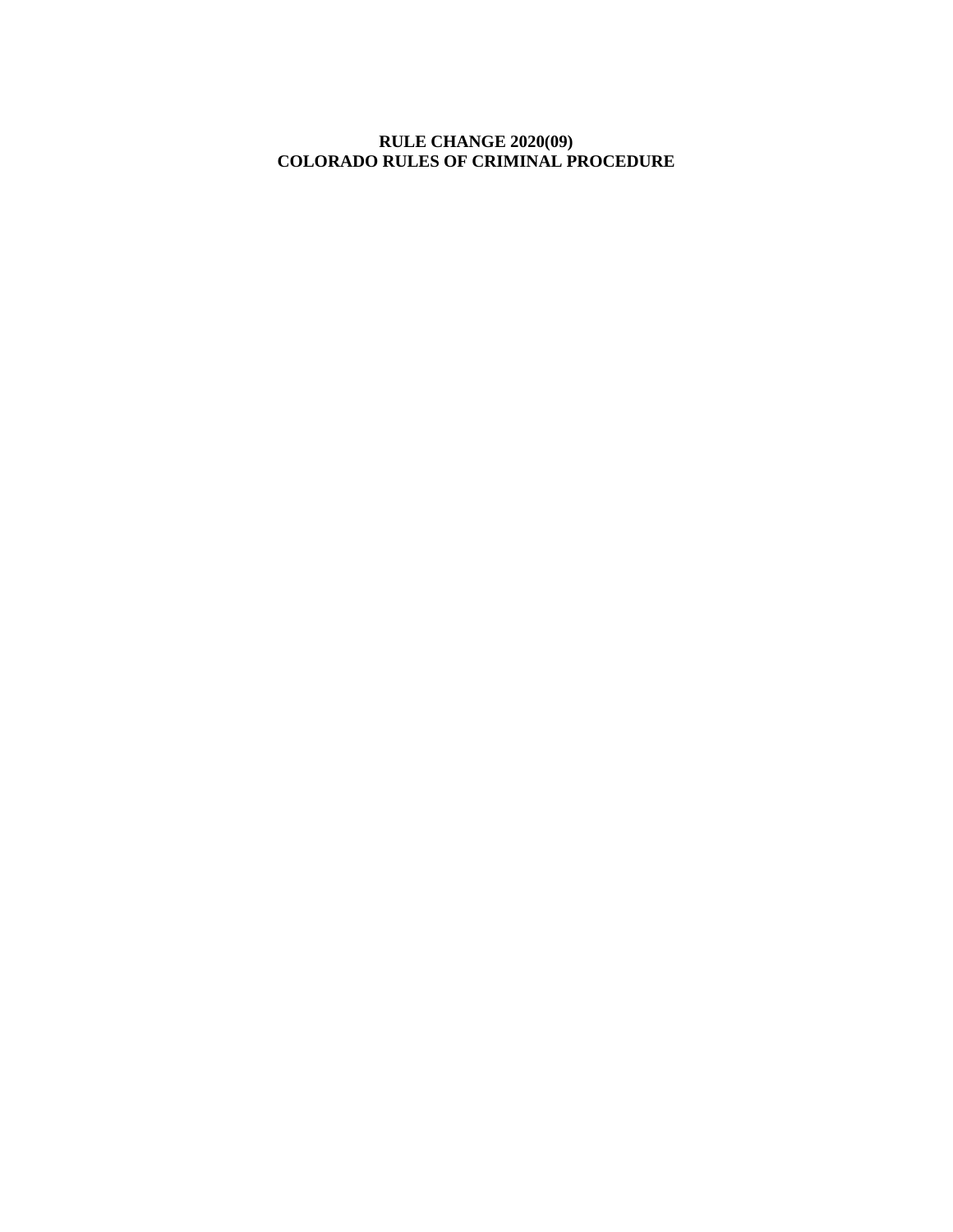#### **Rule 35. Postconviction Remedies**

## **(a) [NO CHANGE]**

**(b) Reduction of Sentence.** The court may reduce the sentence provided that a motion for reduction of sentence is filed (1) within 126 days (18 weeks) after the sentence is imposed, or (2) within 126 days (18 weeks) after receipt by the court of a remittitur issued upon affirmance of the judgment or sentence or dismissal of the appeal, or (3) within 126 days (18 weeks) after entry of any order or judgment of the appellate court denying review or having the effect of upholding a judgment of conviction or sentence, or (4) at any time pursuant to a limited remand ordered by an appellate court in its discretion during the pendency of a direct appeal. The court may, after considering the motion and supporting documents, if any, deny the motion without a hearing. The court may reduce a sentence on its own initiative within any of the above periods of time.

## **(c) [NO CHANGE]**

#### **Rule 35. Postconviction Remedies**

## **(a) [NO CHANGE]**

**(b) Reduction of Sentence.** The court may reduce the sentence provided that a motion for reduction of sentence is filed (1) within 126 days (18 weeks) after the sentence is imposed, or (2) within 126 days (18 weeks) after receipt by the court of a remittitur issued upon affirmance of the judgment or sentence or dismissal of the appeal, or (3) within 126 days (18 weeks) after entry of any order or judgment of the appellate court denying review or having the effect of upholding a judgment of conviction or sentence, or (4) at any time pursuant to a limited remand ordered by an appellate court in its discretion during the pendency of a direct appeal. The court may, after considering the motion and supporting documents, if any, deny the motion without a hearing. The court may reduce a sentence on its own initiative within any of the above periods of time.

## **(c) [NO CHANGE]**